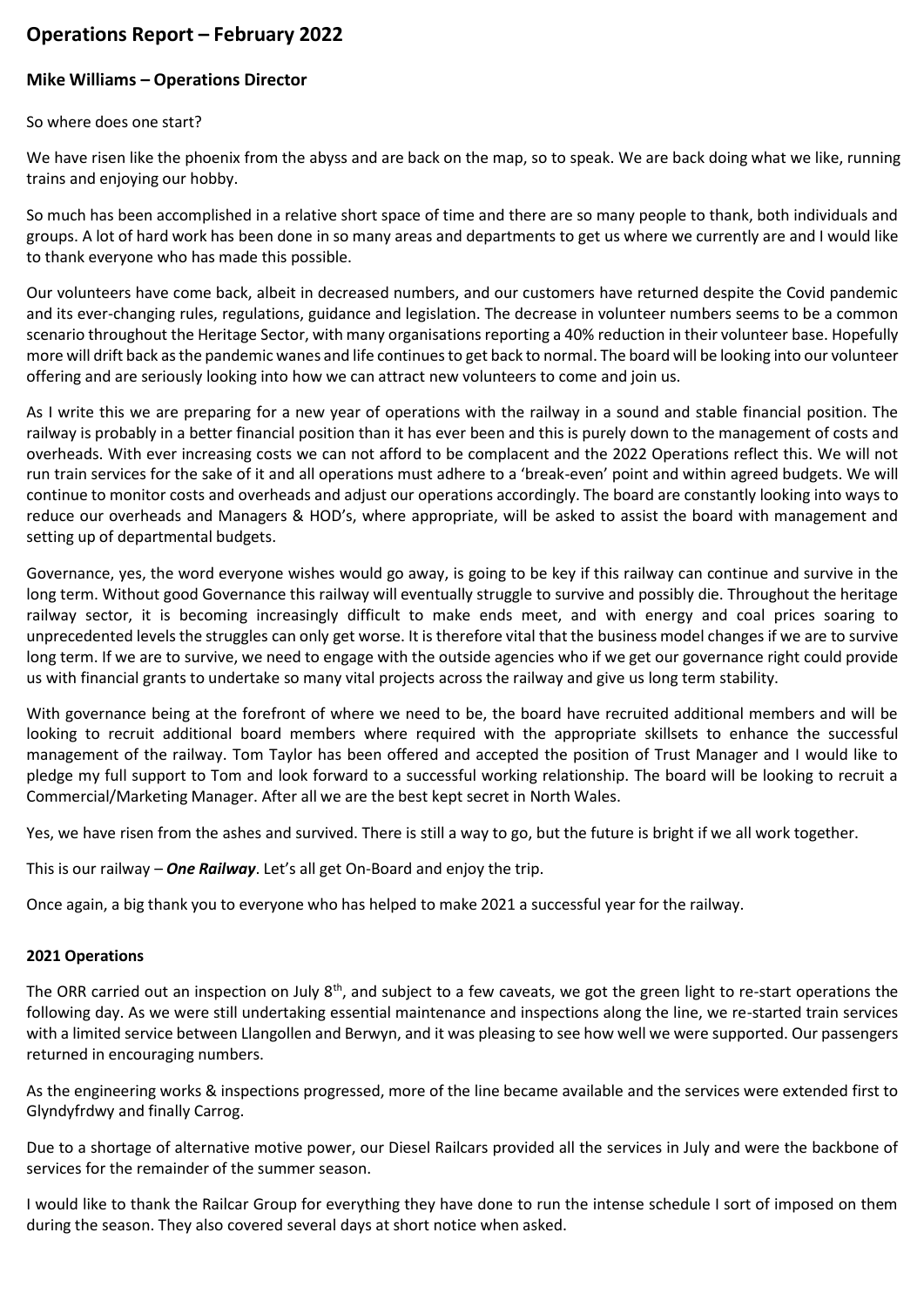Steam and Diesel hauled services were introduced as they became available, primarily running on the weekends and bank holidays when we were likely to get sufficient numbers of passengers to ensure passenger numbers and revenue were above the breakeven point.

With the exception of one weekend, we managed to run as scheduled throughout the summer season and our passengers kept coming back in encouraging numbers, with all but a handful of services during October and November providing us with revenue the right side of the breakeven line.

From our re-opening in July to the end of the season in November we ran for 91 days in total and sold over 17,300 passenger tickets equating to a revenue of £ 184,622 which was supplemented by another £26,000 of income from Coach & Tour operators.

#### **Santa Specials**

Firstly, I would like to thank everyone from the MPD and C&W who worked tirelessly to get the loco and carriages ready for the Santa running. There was an enormous amount of work required to both our steam loco and our carriage stock to get things ready for the festive season.

I also need to sincerely thank every volunteer who worked and took part, whether it was station staff, train stewards, elves, guards, signalmen, loco crews and of course our two Santa's. It was challenging and hard work with three trains of six coaches per day. The tight timetable proved difficult at times, but lessons have been learnt and future running will be changed as appropriate. But by all working together we got through it and it was rewarding to see our visitors with happy faces.

The Santa's proved to be a great success with our customer going away happy and providing us with very positive feedback.

During the nine days of running the Santa's we carried nearly 7200 passengers which generated a revenue of over £ 170,700. This just goes to show and prove how important the Santa Specials are to the railway providing much needed revenue.

#### **2022 Operations**

The plan for 2022 is to build on our success of last year. We will again run services ensuring we balance the books, work within budgets and ensure viable running. Our Cash Flow Forecast, which is updated as our costs and overheads change, is based upon an estimate for our passenger revenue. The problem is we do not have any viable data on passenger numbers other than 2018/2019, so with last years figures adding to the calculations we have a basis with which to work with. The tourist sector appears to be reporting record bookings for this year, which is probably due to continual concerns over Covid with reservations still encouraging the Staycation. We will continue to monitor the situation and if required make appropriate changes to our operations.

I have received a number of questions regarding the 2022 Operations & Timetables. Hopefully I can answer these queries here and now. During the later part of last year and the winter maintenance programme it has become apparent that our P/Way is suffering from a lack of investment over a long period of time. So, the lack of running on Mondays, Tuesdays & Wednesdays in the Off-Peak is simply there to allow time for essential maintenance to be carried out. To put this into some sort of perspective we need to spend something in the region of £160K on our P/Way over the next 18 months to 2 years. Also, if we look at the passenger numbers it is not viable to run trains with the number of passengers visiting. People visit the area have 'X' amount of money to spend and the experience of last year has shown that if we are closed on a certain day the customer will more than likely come on another day. As we now have an Internet and Social Presence it is easier for our customers to make their choice of day to visit.

Continuing on the P/Way side of the operation, a few major issues have been identified at Deeside Halt. The first being the West End Point Crossover being 'Out of Gauge' and being a serious risk. As such the P/Way team have removed the West End Point Crossover and this has been replaced with straight track on the Up/Down Main Line. Deeside Loop is for the time being a Siding, accessed from the East End Points which in turn are Clipped and Scotched for the Up/Down Main Line. The Loop will be re-instated when time, materials and budget allow. The second safety issue at Deeside is the Halt Platform which on examination has shown the timbers supporting and on the platform are extremely rotten which is allowing the platform to creep towards the running line. Obviously, the danger is a possible collapse of the platform onto the running line. Work will take place to make the platform safe for train operations which may include the total removal of the platform. Again, this will be re-instated when time and budget allow. With the current situation and issues at Deeside, together with Deeside Box not being used for the best part of 2 years a decision has been made to mothball Deeside Box for the foreseeable future. There will now be a single section between GJ and GY. S&T will remove all Deeside Tokens from GJ and GY Signal Boxes.

Following the PLC Administration and the subsequent Sale of Assets the railway was left with seven operational MK1 coaches, most of which are privately owned. Yet again these have suffered from a lack of investment and only received attention when